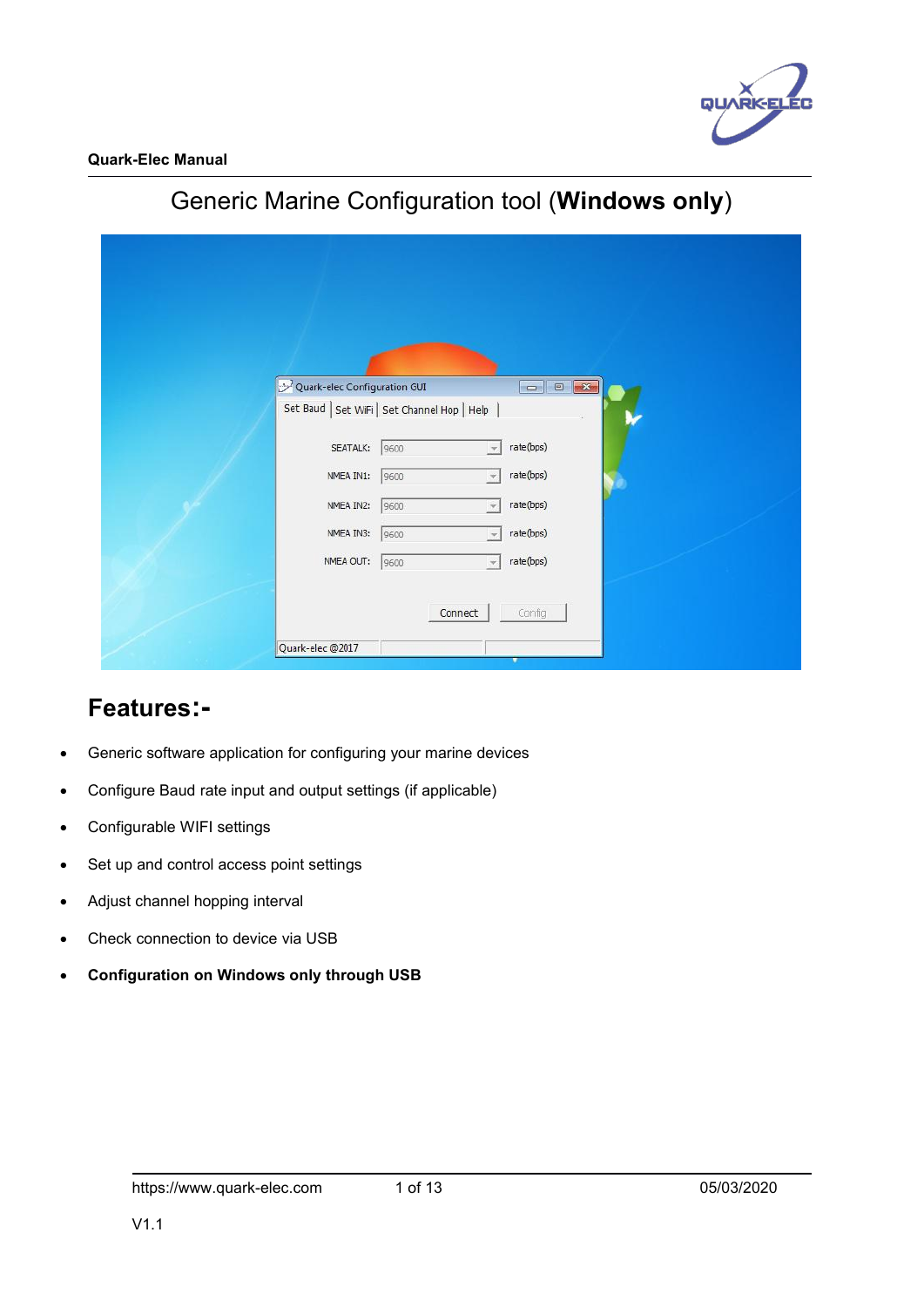

### <span id="page-1-0"></span>**Contents**

| 1.             |     |  |
|----------------|-----|--|
| 2.             |     |  |
| 3.             |     |  |
| 4.             |     |  |
| 5.             |     |  |
| 6.             |     |  |
| 7 <sub>1</sub> |     |  |
|                | 7.1 |  |
|                | 7.2 |  |
| 8.             |     |  |
| 9.             |     |  |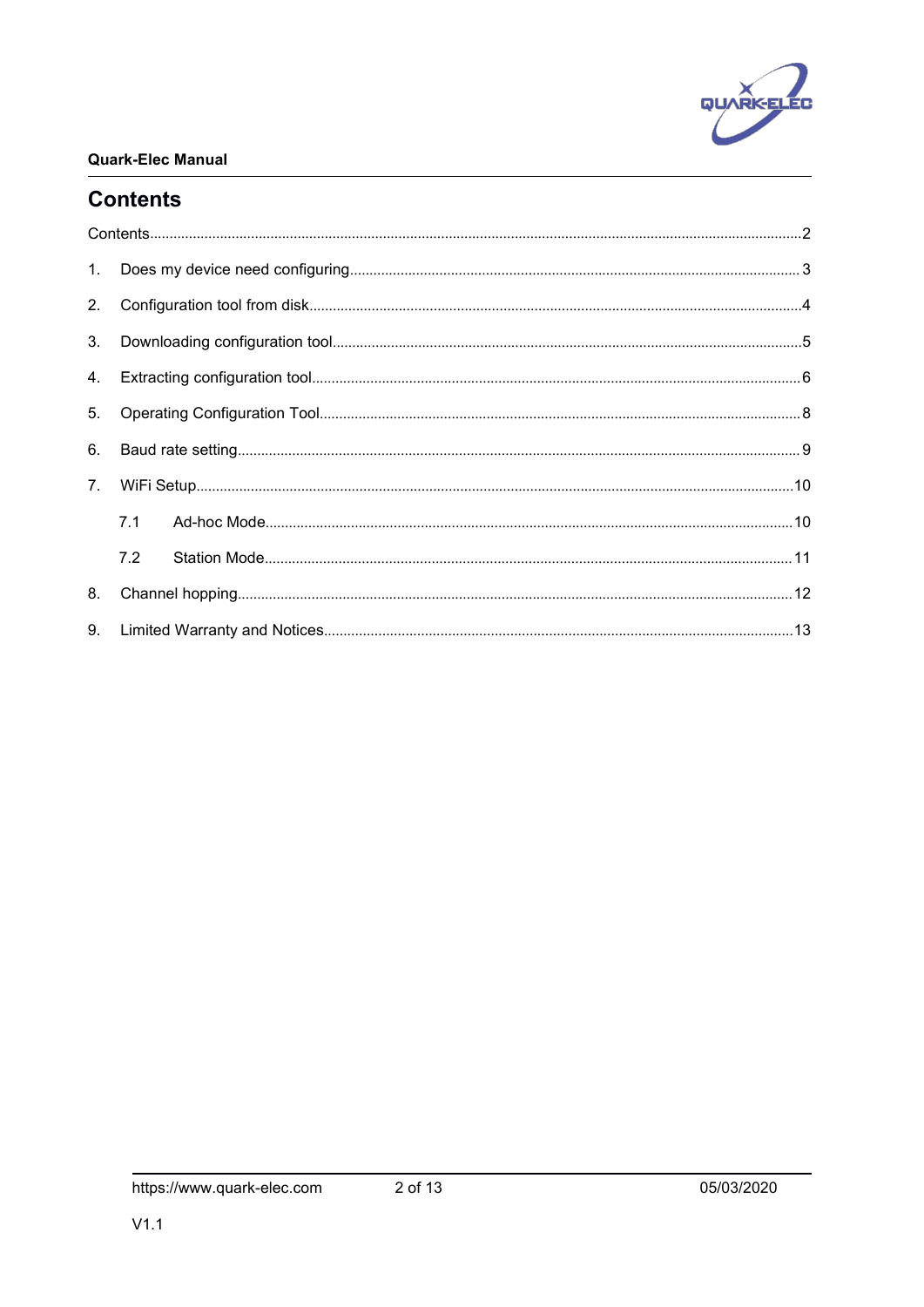

# <span id="page-2-0"></span>**1. Does my device need configuring**

Not all marine products require configuration. Please check the table below for more information about your device.

| <b>CONFIGURATION</b>                             | A021                                                                                  | A022                                                   | A023                                                                         | A024                                                                                                                             | A026                                                                                                                                        | A027                                                                                                                                                                                    | A031                                                                                                                                                        | A032                                                                                                                                                        | <b>A042T</b>                                                                                                   |
|--------------------------------------------------|---------------------------------------------------------------------------------------|--------------------------------------------------------|------------------------------------------------------------------------------|----------------------------------------------------------------------------------------------------------------------------------|---------------------------------------------------------------------------------------------------------------------------------------------|-----------------------------------------------------------------------------------------------------------------------------------------------------------------------------------------|-------------------------------------------------------------------------------------------------------------------------------------------------------------|-------------------------------------------------------------------------------------------------------------------------------------------------------------|----------------------------------------------------------------------------------------------------------------|
|                                                  | Entry level AIS<br>receiver single<br>channel<br>hopping USB<br>dongle<br>USB output. | Compact dual<br>channel AIS<br>Reciever<br>USB output. | Compact AIS<br>channel<br>hopping AIS<br>receiver<br>WiFi and USB<br>output. | Dual channel<br>AIS receiver.<br>multiplexer<br>Combines AIS.<br>and NMEA<br>0183<br>WiFi, USB and<br><b>MNEA 0183</b><br>output | Dual channel<br>AIS receiver.<br>multiplexer<br>Combines AIS.<br>GPS and<br><b>NMEA 0183</b><br>WiFi, USB and<br><b>NMEA 0183</b><br>output | Dual channel<br>AIS receiver,<br>multiplexer.<br>Seatalk <sup>™</sup> to<br>NMEA con-<br>verter<br>Combines AIS,<br>GPS and<br>Seatalk™.<br>WiFi. USB and<br><b>MNEA 0183</b><br>output | <b>NMEA 0183</b><br>and Seatalk<br>multiplexer.<br>Combines up to<br>3 NMEA<br>0183 inputs<br>with Seatalk.<br>WiFi, USB and<br><b>NMEA 0183</b><br>output. | <b>NMEA 0183/</b><br>2000 Bi-<br>directional con-<br>verter<br>Converts<br>NM0183 to<br><b>NMEA 2000</b><br>WI-FI, USB.<br>NMEA 0183 to<br><b>NMEA 2000</b> | Easy to use<br>Class B AIS<br>transponder<br>Send and re-<br>ceives class B<br>messages<br>Output NMEA<br>0183 |
| First time configura-<br>tion needed             |                                                                                       |                                                        |                                                                              |                                                                                                                                  |                                                                                                                                             |                                                                                                                                                                                         | $\checkmark$                                                                                                                                                |                                                                                                                                                             |                                                                                                                |
| <b>Optional Channel</b><br>hopping adjustment    | $\checkmark$                                                                          |                                                        | $\checkmark$                                                                 |                                                                                                                                  |                                                                                                                                             |                                                                                                                                                                                         |                                                                                                                                                             |                                                                                                                                                             |                                                                                                                |
| Optional adjustable<br><b>Baud rate settings</b> |                                                                                       |                                                        |                                                                              | $\checkmark$                                                                                                                     | $\checkmark$                                                                                                                                |                                                                                                                                                                                         |                                                                                                                                                             | $\checkmark$                                                                                                                                                |                                                                                                                |
| Optional WiFi set-<br>tings for access<br>point  |                                                                                       |                                                        | $\checkmark$                                                                 |                                                                                                                                  |                                                                                                                                             |                                                                                                                                                                                         |                                                                                                                                                             |                                                                                                                                                             |                                                                                                                |
| <b>USB</b> connection                            | $\checkmark$                                                                          |                                                        | ✓                                                                            | $\checkmark$                                                                                                                     | $\checkmark$                                                                                                                                |                                                                                                                                                                                         |                                                                                                                                                             |                                                                                                                                                             |                                                                                                                |

- Please bear in mind that if you require drivers and configuration tool that you may need to do this before installation of your device to the vessel. Once configured the device is ready to go and won't need a computer.
- **Configuration through Windows only whilst plugged in via USB**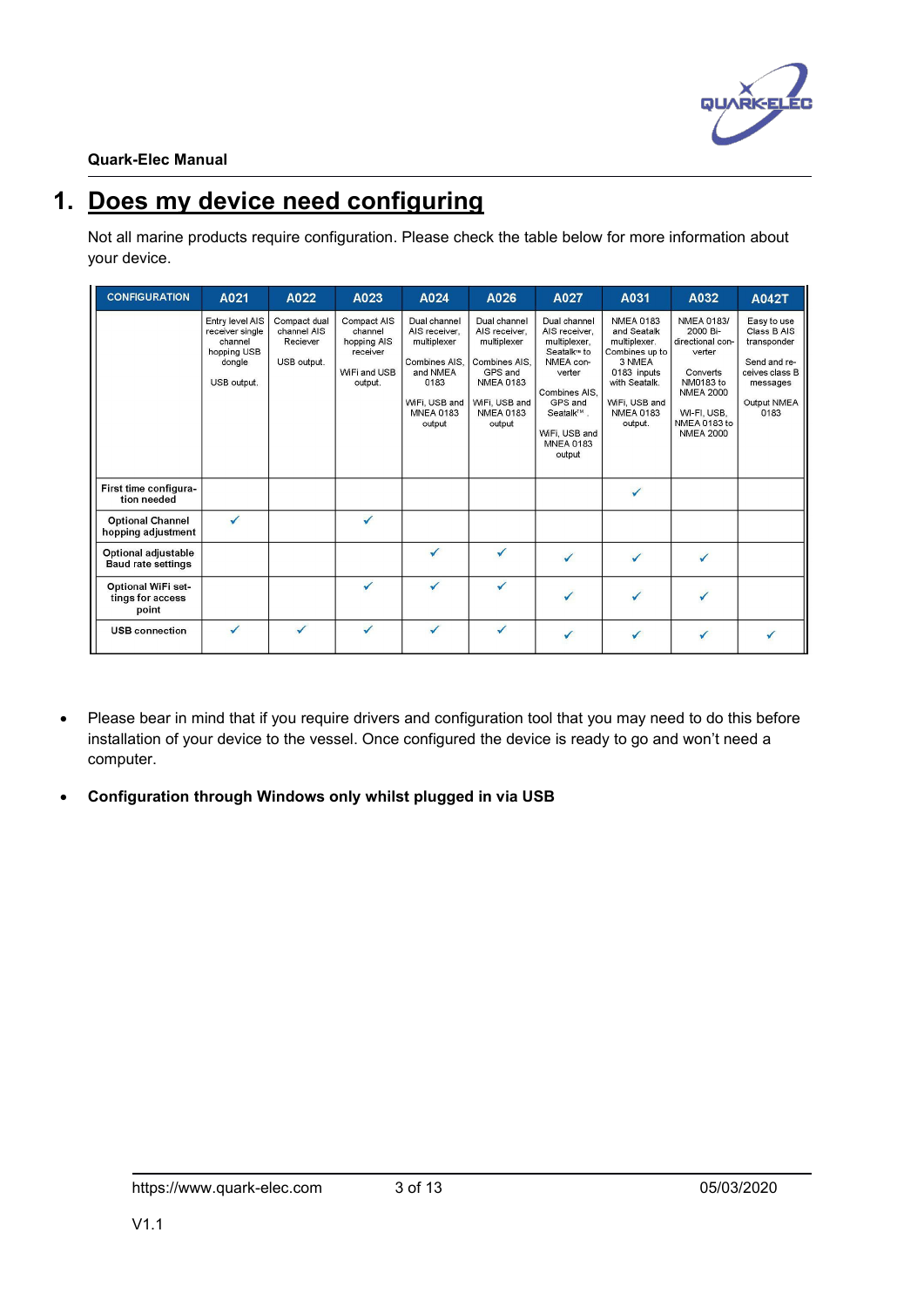

# <span id="page-3-0"></span>**2. Configuration tool from disk**

Place the mini disk (inside your devices box) inside your pc's disk tray. Shortly after inserting the disk you should receive a pop up asking to view the contents of the disk. If you open this you should see a folder called Quark-elec Doc. **Double left** click this to open.

|                             | Computer > DVD Drive (D:) Quark-elec Doc > | ÷                |             | $\Box$<br>$\equiv$<br>Search DVD Drive (D:) Quark-elec Doc Q | $\Sigma$          |
|-----------------------------|--------------------------------------------|------------------|-------------|--------------------------------------------------------------|-------------------|
| Organize v<br>Open          | Share with $\blacktriangledown$            |                  |             | 脏                                                            | $\left( 2\right)$ |
| Favorites<br>z              | ×<br>Name                                  | Date modified    | Type        | Size                                                         |                   |
| Desktop<br><b>Downloads</b> | Quark-elec Doc                             | 04/05/2018 13:26 | File folder |                                                              |                   |
| Recent Places               |                                            |                  |             |                                                              |                   |

 You will then see a series of folders as seen below. **Double left** click the Marine technology folder. You will then see two more folders open up. One is called *IOT electronics* and the otheris *marine electronics***.** Double Click to open *marine electronics*

| Favorites | Name                   | Date modified    | Type        | Size |  |
|-----------|------------------------|------------------|-------------|------|--|
| Desktop   | <b>IOT</b> electronics | 06/07/2018 15:40 | File folder |      |  |
| Downloads | Marine electronics     | 06/07/2018 15:41 | File folder |      |  |

 Once in *Marine electronics* you will see a series of folders. The folder is called *QE\_MUX\_configTool*. As seen below; highlighted. Once you have found this folder move it to your PC's *my documents* folder **skip to chapter 4 [extracting.](#page-5-0)**

| Favorites                                    | ×<br>Name                              | Date modified    | Type             | Size     |
|----------------------------------------------|----------------------------------------|------------------|------------------|----------|
| Desktop                                      | QK-A021 AIS receiver dongle            | 06/07/2018 15:54 | File folder      |          |
| Downloads                                    | OK-A022 Dual channel AIS receiver      | 06/07/2018 15:54 | File folder      |          |
| <b>Recent Places</b><br>鹽                    | OK-A023 AIS Wireless receiver          | 06/07/2018 15:54 | File folder      |          |
|                                              | OK-A024 Wireless AIS receiver          | 06/07/2018 15:54 | File folder      |          |
| Libraries                                    | QK-A026 Wireless AIS+GPS receiver      | 06/07/2018 15:53 | File folder      |          |
| <b>Documents</b>                             | QK-A027 Wireless AIS+GPS receiver with | 06/07/2018 15:55 | File folder      |          |
| Music                                        | QK-A031 NMEA 0183 Multiplexer with Se  | 06/07/2018 15:55 | File folder      |          |
| Pictures                                     | QK-A042T Class B Transponder           | 06/07/2018 15:55 | File folder      |          |
| Videos                                       | QK-AS03 NMEA0183 to Garmin bridge b    | 06/07/2018 15:55 | File folder      |          |
|                                              | OK-AT011 AIS simulation terminal       | 06/07/2018 15:55 | File folder      |          |
| Computer                                     | CE certificate for QK-A02X<br>ъ.       | 25/11/2016 11:17 | Adobe Acrobat D  | 1,380 KB |
| Local Disk (C:)                              | QE MUX configTool                      | 06/07/2018 15:41 | Compressed (zipp | 2,413 KB |
| DVD Drive (D:) Quarl<br>Shared Drive (\\quic | QK-A0xx_GUI_application_note           | 06/07/2018 15:41 | Adobe Acrobat D  | 333 KB   |

https://www.quark-elec.com 4 of 13 05/03/2020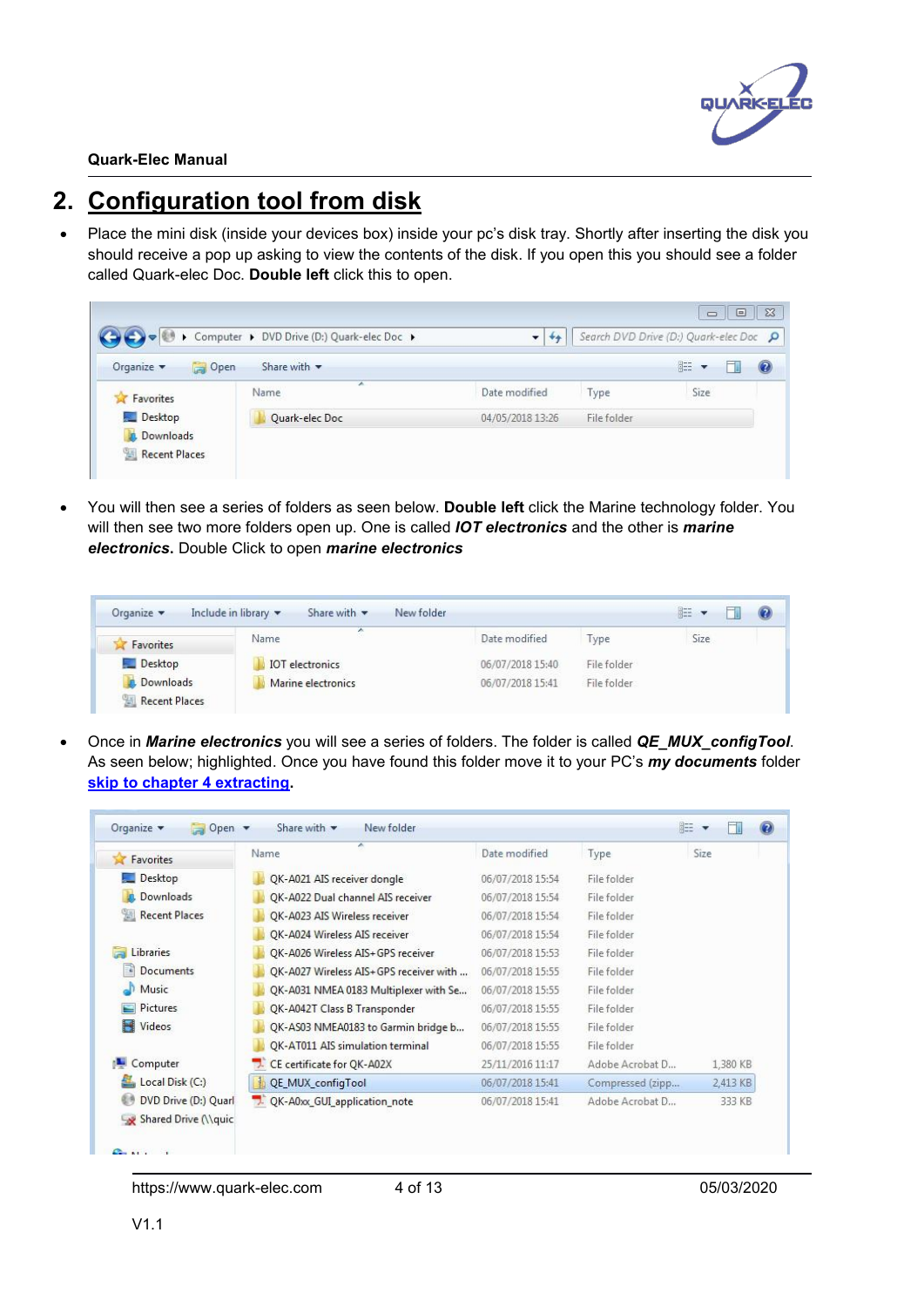

# <span id="page-4-0"></span>**3. Downloading configuration tool**

Download the Quark-elec configuration tool from our website ([https://www.quark-elec.com/downloads/configuration-tools/\)](https://www.quark-elec.com/downloads/configuration-tools/) (File should be called *QE\_MUX\_configTool***).**

This file should then be in your downloads folder or similar. We recommend storing the folder in *my document)*. If you are unable to find the file after download then please download it again and save it to your *my documents* folder.

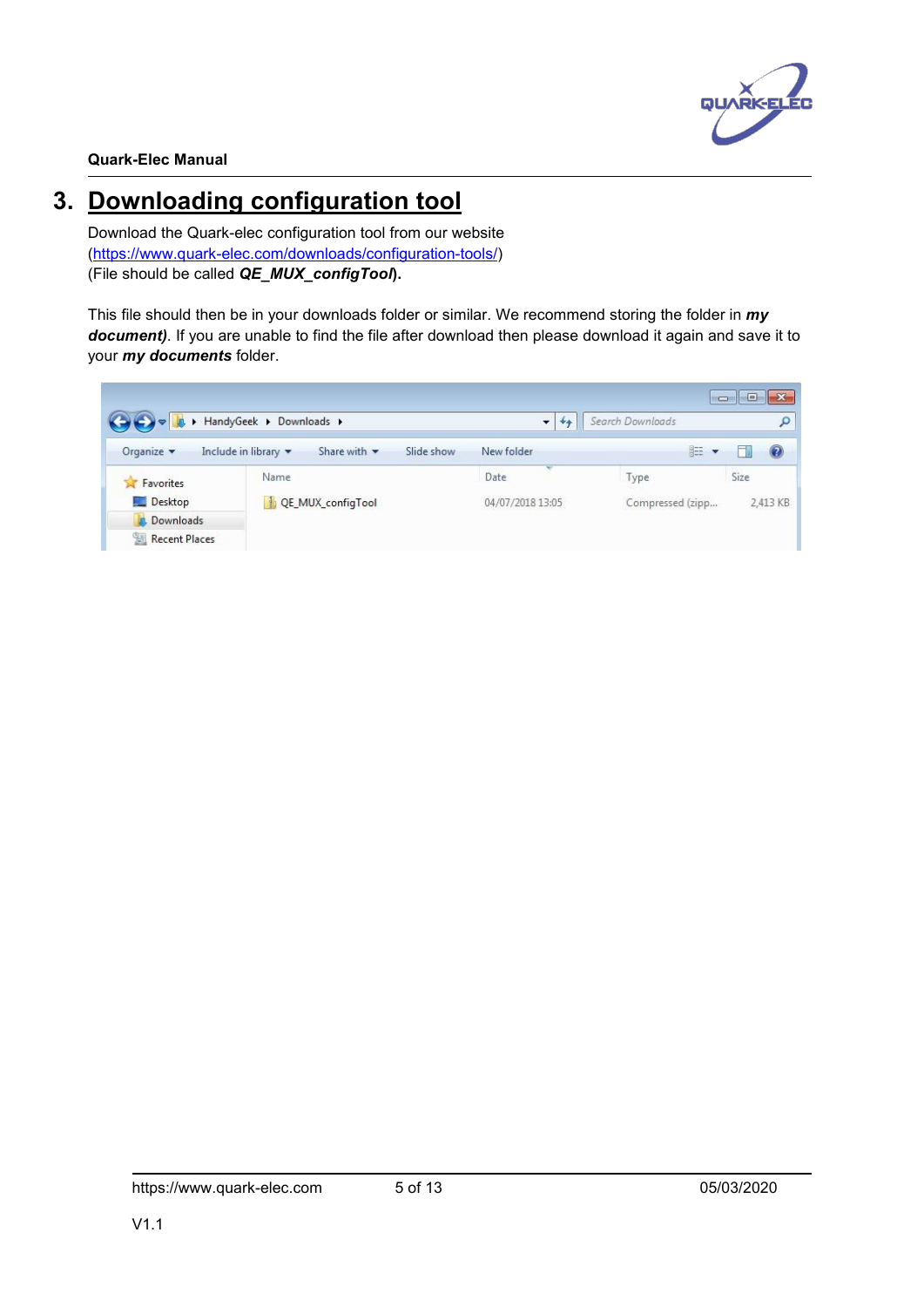

# <span id="page-5-0"></span>**4. Extracting configuration tool**

The configuration tool comes in a zipped folder. Once you have the file on your pc; you need to extract it. We recommend you extract the folder into you're *my documents* folder (we recommend you don't store the folder on the *desktop*).

|                               | <b>Downloads</b> F HandyGeek F Downloads |                                 |            |                  | $\overline{\phantom{a}}$ | Search Downloads | $\Box$ le x |                |
|-------------------------------|------------------------------------------|---------------------------------|------------|------------------|--------------------------|------------------|-------------|----------------|
| Organize $\blacktriangledown$ | Include in library $\blacktriangledown$  | Share with $\blacktriangledown$ | Slide show | New folder       |                          | 睚                |             | $\circledcirc$ |
| Favorites<br>Y.               | Name                                     |                                 |            | Date             |                          | Type             | Size        |                |
| Desktop                       |                                          | QE_MUX_configTool               |            | 04/07/2018 13:05 |                          | Compressed (zipp |             | 2,413 KB       |
| Downloads                     |                                          |                                 |            |                  |                          |                  |             |                |
| Recent Places                 |                                          |                                 |            |                  |                          |                  |             |                |

**Right click** the file and you will then see a few options from the menu. You need to extract the folder to a suitable location (we recommend *my documents*) to open it up. Windows will extract it for you but there are also other software's out there that can help with the extraction if you're having difficulty. For example 7zip software will do this task.

| Downloads<br>Recent Places | ×.<br>Name        |            | Date modified                  |   | Type             | Size     |
|----------------------------|-------------------|------------|--------------------------------|---|------------------|----------|
|                            | OE MUX_configTool |            | 04/07/2018 16:38               |   | Compressed (zipp | 2,413 KB |
| Libraries                  |                   |            | Open                           |   |                  |          |
| Documents                  |                   |            | Open in new window             |   |                  |          |
| Music                      |                   |            | Extract All                    |   |                  |          |
| Pictures                   |                   | $ \alpha $ | Scan selected files with Avira |   |                  |          |
| H<br>Videos                |                   |            | Open with                      |   |                  |          |
| Computer                   |                   |            | Share with                     | r |                  |          |
| Local Disk (C:)            |                   |            | Restore previous versions      |   |                  |          |
| Shared Drive (\\quic       |                   |            | Send to                        | k |                  |          |
| <b>Network</b>             |                   |            | Cut                            |   |                  |          |
|                            |                   |            | Copy                           |   |                  |          |

Example shown may not represent how your PC will function. Due to the difference in software

You will then be asked to choose a location to extract the folder to. You ideally want to extract the folder to your my documents folder in your pc. Moving to another location like desktop or trying to 7zip the folder where it is on the disk could cause problems down the line.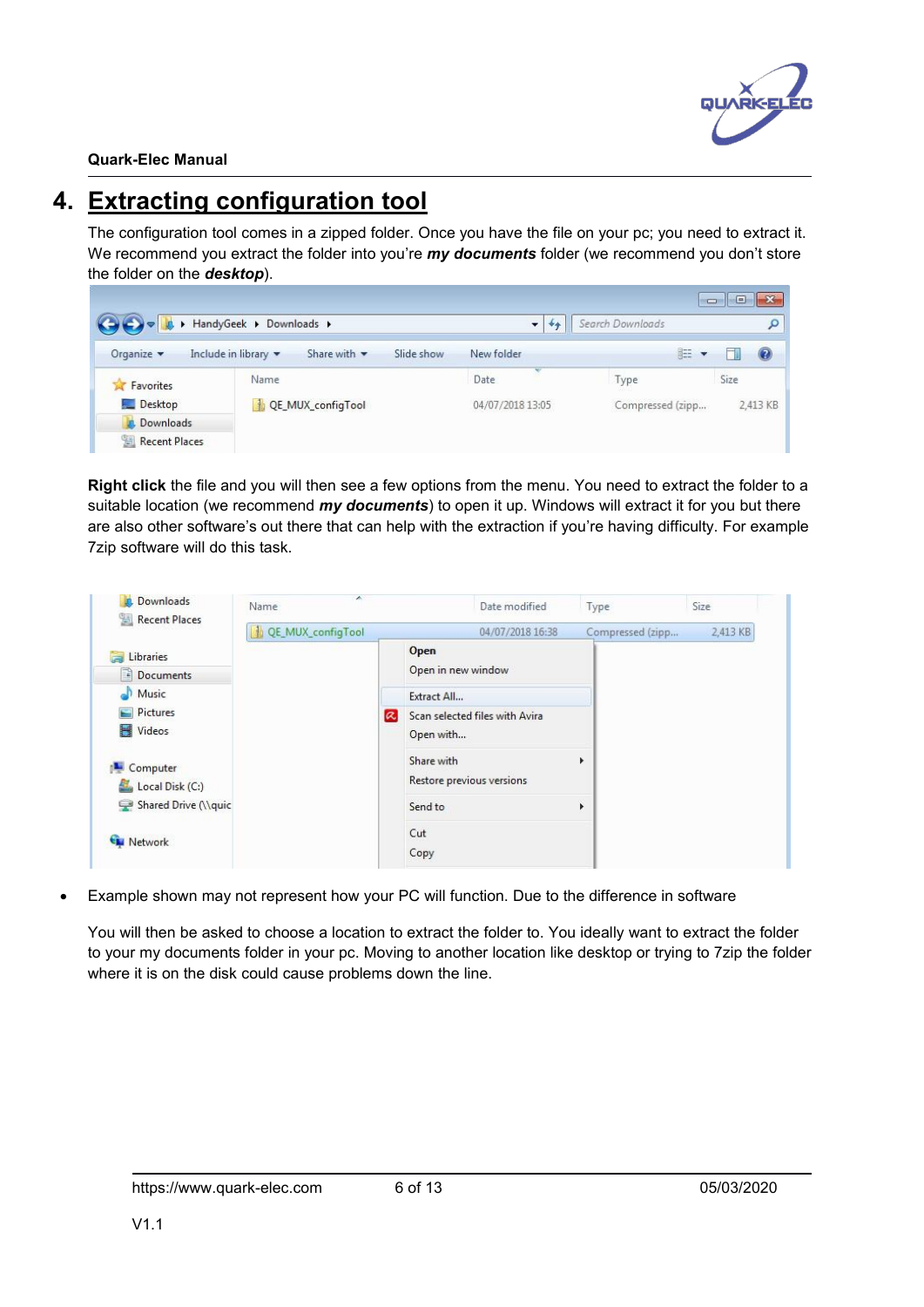

The picture below shows that we moved the file to my documents and then extracted the file using the Windows PC. Once extracted you will have two files that look very similar. **Double left** click on the folder that you have extracted (the extracted file will have **file folder** properties as seen in the picture below. The folder will also have its zip removed from the icon/thumbnail.

| ü.<br>Downloads<br>Recent Places | ×<br>Name         | Date modified    | Type             | Size     |
|----------------------------------|-------------------|------------------|------------------|----------|
|                                  | QE_MUX_configTool | 05/07/2018 11:26 | File folder      |          |
| Libraries                        | QE_MUX_configTool | 04/07/2018 16:38 | Compressed (zipp | 2,413 KB |
| - Documents                      |                   |                  |                  |          |
| Music                            |                   |                  |                  |          |
| Pictures                         |                   |                  |                  |          |
| Videos                           |                   |                  |                  |          |
| Computer                         |                   |                  |                  |          |
| Local Disk (C:)                  |                   |                  |                  |          |
| Shared Drive (\\quic             |                   |                  |                  |          |
| <b>EN</b> Network                |                   |                  |                  |          |
|                                  |                   |                  |                  |          |
| 2 items<br>II.                   |                   |                  |                  |          |

 Once you open that folder you will see a file called ConfigTool. This is your configuration tool for your device. Double left click and continue.

| Downloads<br>ы<br><b>Recent Places</b><br>盟                                                                               | r.<br>Name<br>STM32VCPDriver                                | Date modified<br>05/07/2018 11:26 | Type<br>File folder  | Size     |
|---------------------------------------------------------------------------------------------------------------------------|-------------------------------------------------------------|-----------------------------------|----------------------|----------|
| Libraries                                                                                                                 | ConfigTool                                                  | 05/07/2018 11:26                  | Application          | 3,178 KB |
| 閏<br>Documents<br>Music<br>Pictures<br>Videos<br>н<br>Computer<br>壁<br>Local Disk (C:)<br>Shared Drive (\\quic<br>Network | readme<br>E                                                 | 05/07/2018 11:26                  | <b>Text Document</b> | 1 KB     |
| <b>ILIVROCEL</b><br>Application                                                                                           | ConfigTool Date modified: 05/07/2018 11:26<br>Size: 3.10 MB | Date created: 10/08/2017 21:45    |                      |          |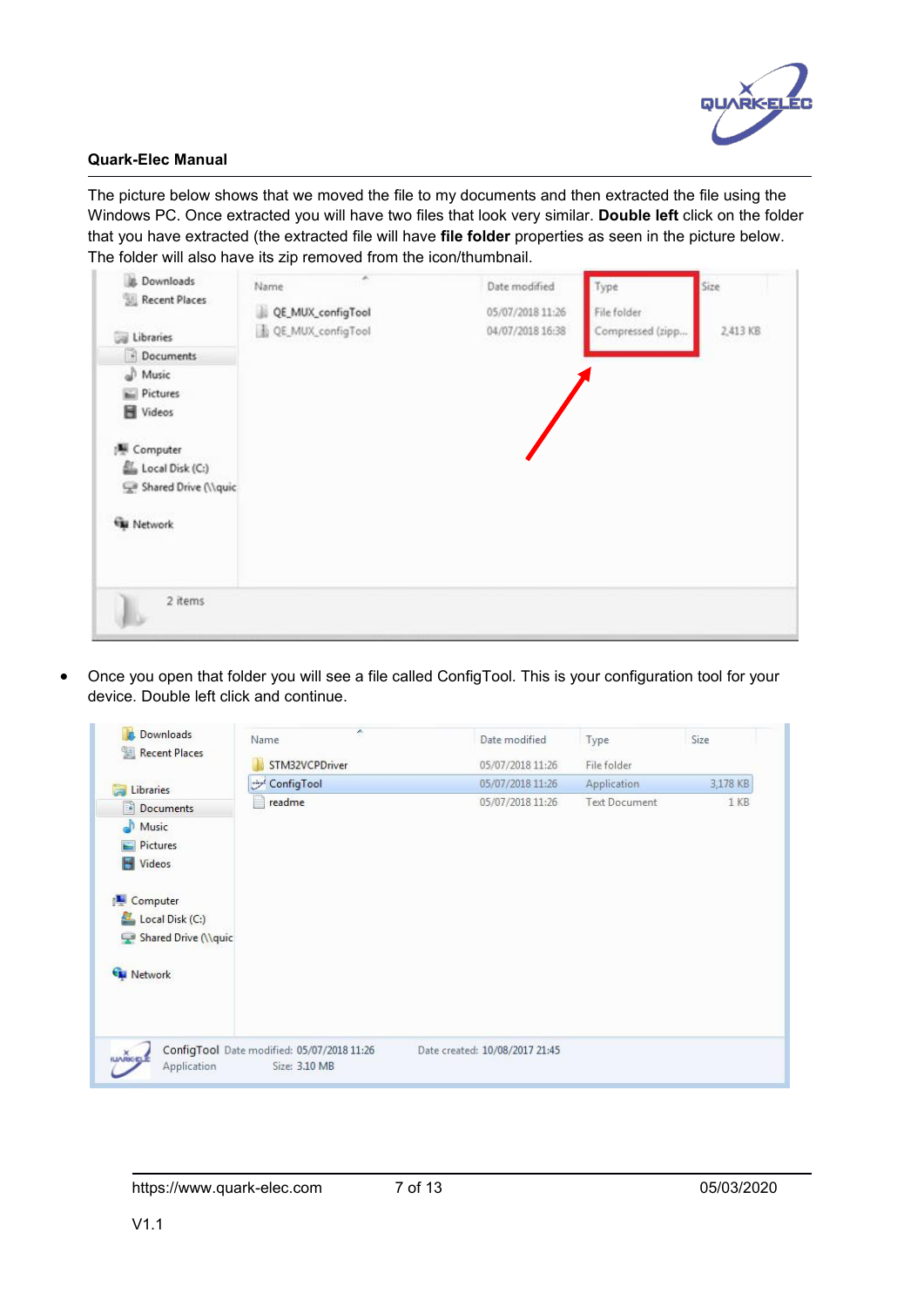

# <span id="page-7-0"></span>**5. Operating Configuration Tool**

The Configuration tool has at least three tabs: Set Baud, Set WiFi and Set Channel Hop. When connected and powered up it will say 'connected'in the bottom centre tab, and will indicate which software version is in use and which device is active.

|                  | [Set Baud   Set WiFi   Set Channel Hop   Help |            |              |
|------------------|-----------------------------------------------|------------|--------------|
| SEATALK:         | 9600                                          |            | rate(bps)    |
| NMEA IN1:        | 4800                                          |            | rate(bps)    |
| NMEA IN2:        | 9600                                          |            | rate(bps)    |
| NMEA IN3:        | 9600                                          |            | rate(bps)    |
| NMEA OUT:        | 38400                                         |            | rate(bps)    |
|                  |                                               |            |              |
|                  |                                               | Disconnect | Config       |
| Quark-elec @2017 | A026 Connected                                |            | V1.00.170607 |

- Make sure you press the **Config** button once you have your correct settings. The **Config** button will save all the changes to the device (can be saved as many times as you like). After that you press the **Disconnect** button next to it; this allows you to disconnect the device safely (no data loss when transferring data). Disconnect the device to make sure all the settings are saved into the device (should only need to be turned off for 30 seconds)
- This is important because it saves and logs all the devices data. You can use this tool to also check what speed your device is working at. Very useful for examining baud rate speeds of your devices.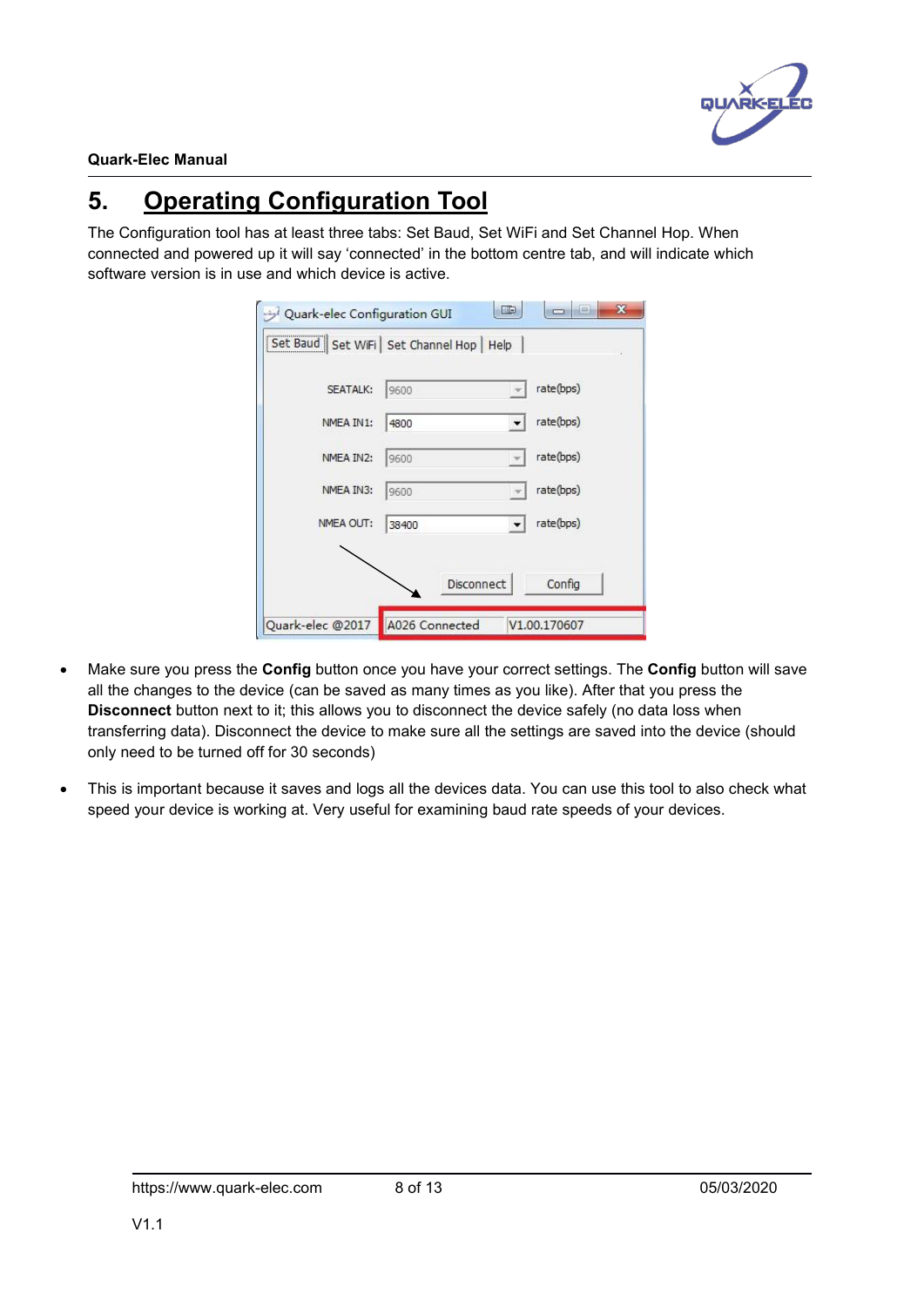

## <span id="page-8-0"></span>**6. Baud rate setting**

The baud rate settings tab is for devices that have one or more input/output of NMEA or Seatalk. This allows them to configure each input and the output of devices.

NMEA 0183 Input settings should be automatic for most applications. once the device is powered and working in the configuration tool you should see it show you the recognized baud rates it is receiving. This can be a good way to check what speed is being input.

Choose the Baud Rate from the dropdown menu by clicking on the arrow at the right side. This will drop down to show all the Baud rate settings.

| [Set Baud   Set WiFi   Set Channel Hop   Help |                   |              |              |
|-----------------------------------------------|-------------------|--------------|--------------|
| SEATALK:                                      | 9600              |              | rate(bps)    |
| NMEA IN1:                                     | 4800              |              | rate(bps)    |
| NMEA IN2:                                     | 9600              | m.           | rate(bps)    |
| NMEA IN3:                                     | 9600              | w.           | rate(bps)    |
| NMEA OUT:                                     | 38400             | $\mathbf{v}$ | rate(bps)    |
|                                               | <b>Disconnect</b> |              | Config       |
| Quark-elec @2017                              | A026 Connected    |              | V1.00.170607 |

The Output rate can be set from 4800 to 38400 as needed. Some quark-elec products can receive more than one NMEA input (QK-A031). in this case each input should be connected to one sensor's output only. The data will be combined by the multiplexer before Output. (Usually at 38400). **Do not put multiple outputs together into one input; NMEA sentences will be corrupted.**



https://www.quark-elec.com 9 of 13 05/03/2020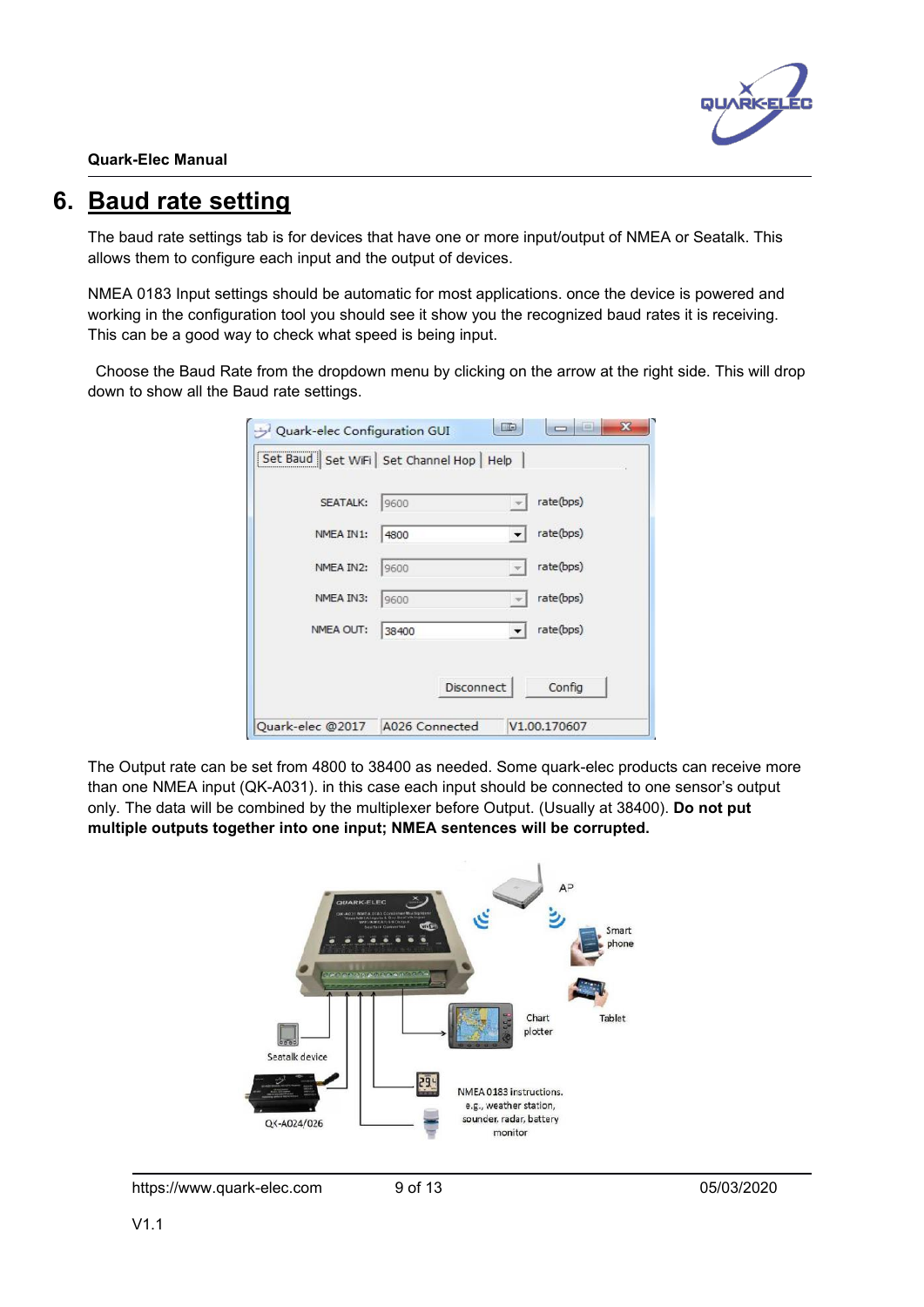

## <span id="page-9-0"></span>**7. WiFi Setup**

The WIFI is pre configured to run in Ad-hoc mode. This means that you connect to it via your WIFI settings on your WIFI enabled device. The WiFi can be set up in Station (AP) as well this is using an access point and will need configuring.

## <span id="page-9-1"></span>**7.1 Ad-hoc Mode**

Soon after powering up it should be possible to scan and locate a WiFi network (SSID) similar to 'QK- A031xxxx' using WiFi enabled devices such as computers, mobile phones or tablets.



Figure 1:SSID for QK-A031

Connect the device/s to 'QK-A0xxxxx' with '88888888' as the default password. Set the protocol as 'TCP', IP address as '192.168.1.100' and the port number as '2000' in the chart software. The SSID and password can be changed if desired. The password must be 8 to 12 characters long. If changing the SSID and password, the device/s should be reset to activate the settings.

| Item        | Setting                  |
|-------------|--------------------------|
| <b>SSID</b> | Similar to 'QK-A0xxxxxx' |
| Password    | 8888888                  |
| Protocol    | <b>TCP</b>               |
| IP address  | 192.168.1.100            |
| Port        | 2000                     |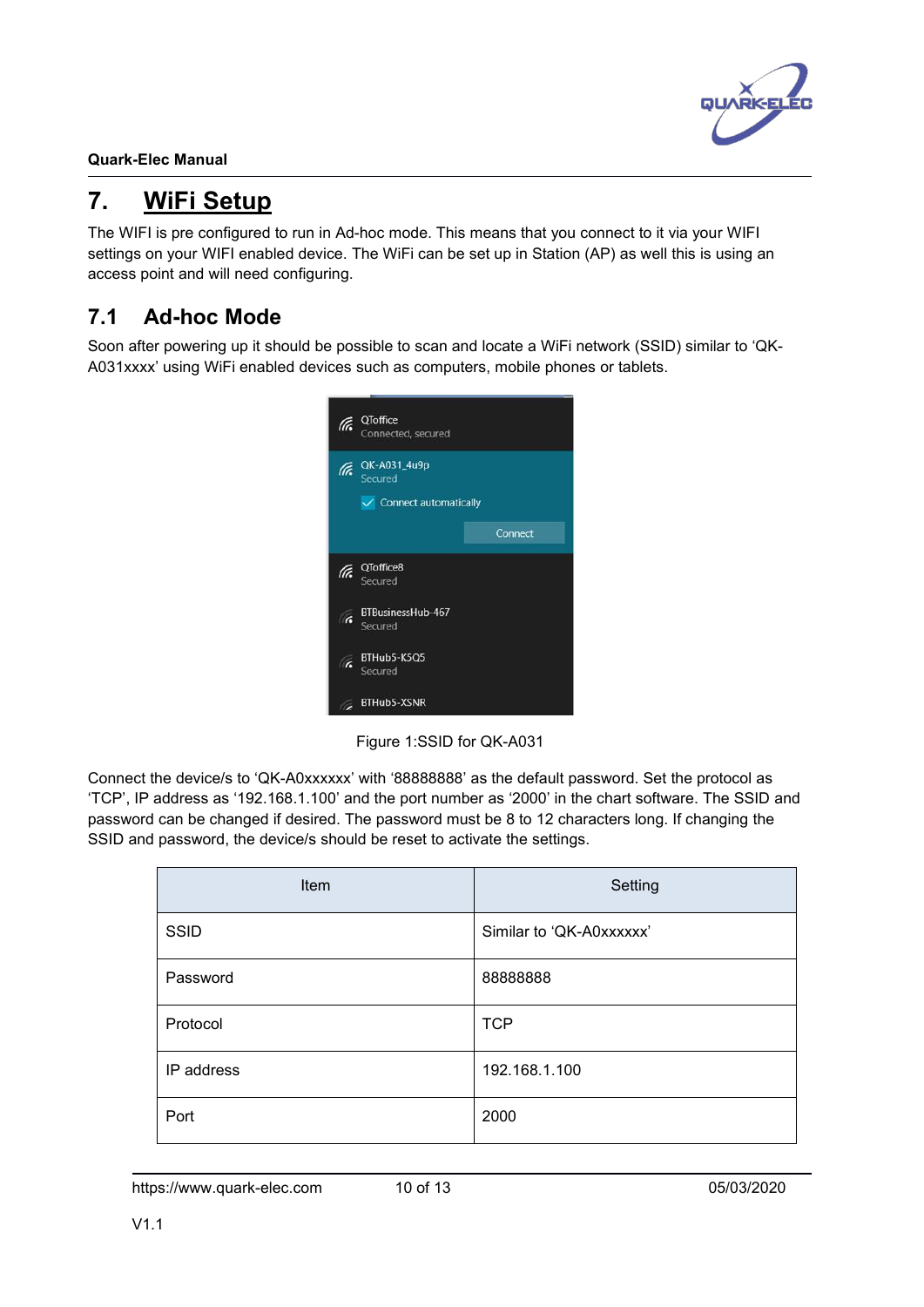

### <span id="page-10-0"></span>**7.2 Station Mode**

If you want to connect to your device using station mode then you will need to use the configuration tool. The procedure is the same for Station mode except the connection is made to a router (Access Point) rather than directly with the module.

| Station<br>OTOffice<br>********<br>192 . 168 . 1 . 104 |                |                                                   |
|--------------------------------------------------------|----------------|---------------------------------------------------|
|                                                        |                |                                                   |
|                                                        |                |                                                   |
|                                                        |                |                                                   |
|                                                        |                |                                                   |
|                                                        |                |                                                   |
|                                                        |                |                                                   |
| 2000                                                   |                |                                                   |
|                                                        |                | Config                                            |
|                                                        | A026 Connected | 255 . 255 . 255 . 0<br>Disconnect<br>V1.00.170607 |

- Select Station from the dropdown menu
- Add the router's designation (Router name) into the SSID box
- Then enter the network password. The password must be 8 to 12 characters long.
- The IP address refers to the module and can be user specified but if left blank will be automatically assigned by the router. Make sure the first three numbers of the IP address should be the same as the routers (in the same sub-net usually 192.168.1.xxx).
- Gateway refers to the router IP address and can also be user specified if access across the internet is required but will also be automatically assigned if left blank.The Net Mask and Port settings should always remain the same.
- Click 'Config' to set to Station Mode and then reset the module again.
- The wireless connection can be checked with TCP/IP port monitoring software such as HyperTerminal, Putty or similar.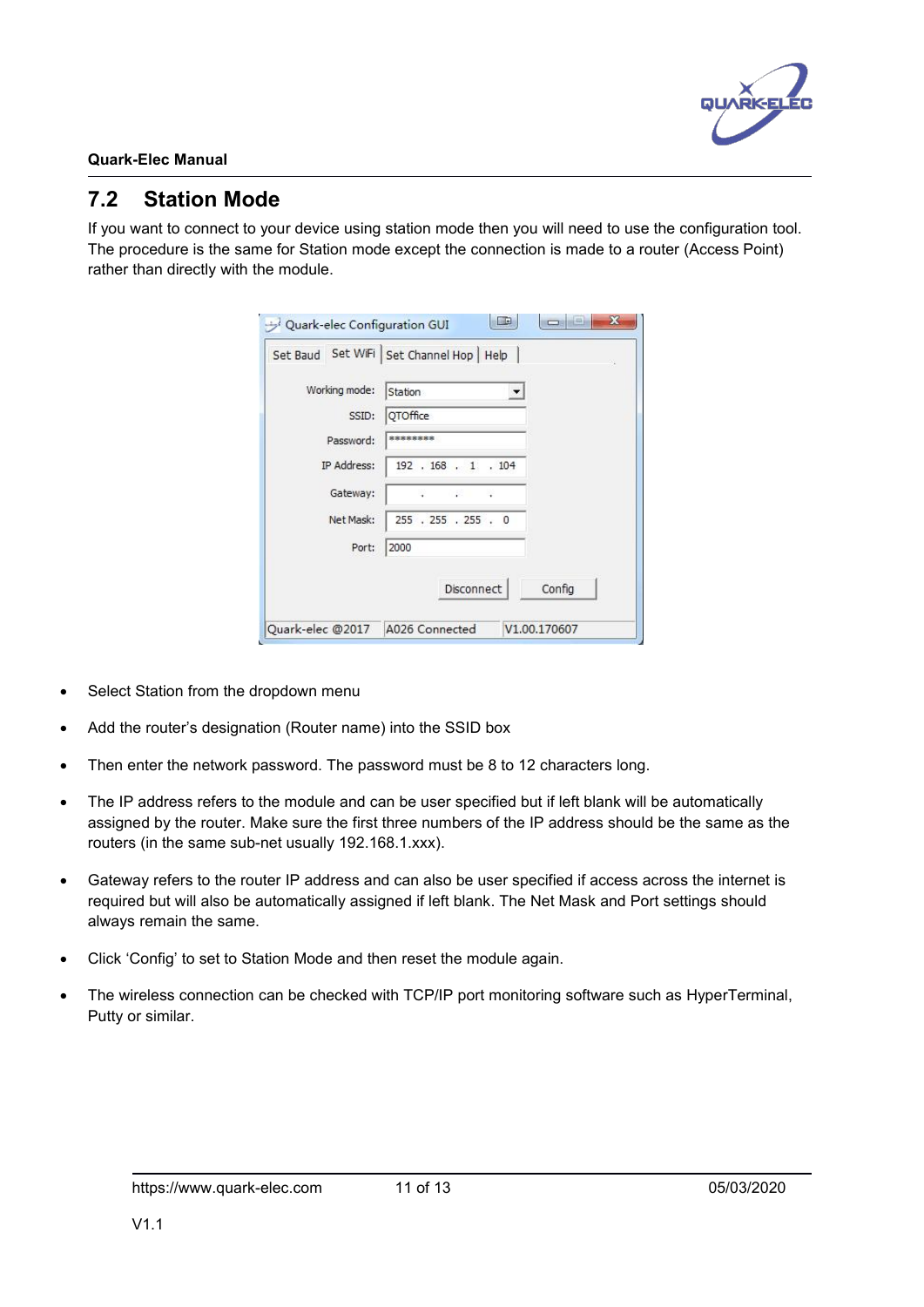

## <span id="page-11-0"></span>**8. Channel hopping**

This is for use with channel hopping models (QK-A021 and QK-A023) only. The products have been set up on Auto hopping as the default, but the operator can change it to an interval of 30seconds, 0.25seconds or 1second, as appropriate.

|                                        | Quark-elec Configuration GUI                                              |
|----------------------------------------|---------------------------------------------------------------------------|
|                                        | Set Baud   Set WiFi   Set Channel Hop   Help                              |
| Hopping Interval:                      | 30 seconds                                                                |
| AIS receivers.                         | * This function only applies to Quark-elec single channel                 |
|                                        |                                                                           |
|                                        | Disconnect<br>Config                                                      |
| Quark-elec @2017 A021 Connected        | V1.00.170810                                                              |
| Quark-elec Configuration GUI           | ■田島<br><b>CONSIDER</b><br>х<br>Set Baud   Set WiFi Set Channel Hop   Help |
| Hopping Interval:                      | 0.25 second<br>0.25 second                                                |
| * This function only<br>AIS receivers. | 1 second<br>annel<br>30 seconds<br>Auto Hopping                           |
|                                        |                                                                           |
|                                        |                                                                           |
|                                        | Disconnect<br>Config                                                      |

For additional technical information and other enquiries, please go to the Quark-elec forum at:

<https://quark-elec.com/forum/>

For sales and purchasing information, please email us: [info@quark-elec.com](mailto:info@quark-elec.com)